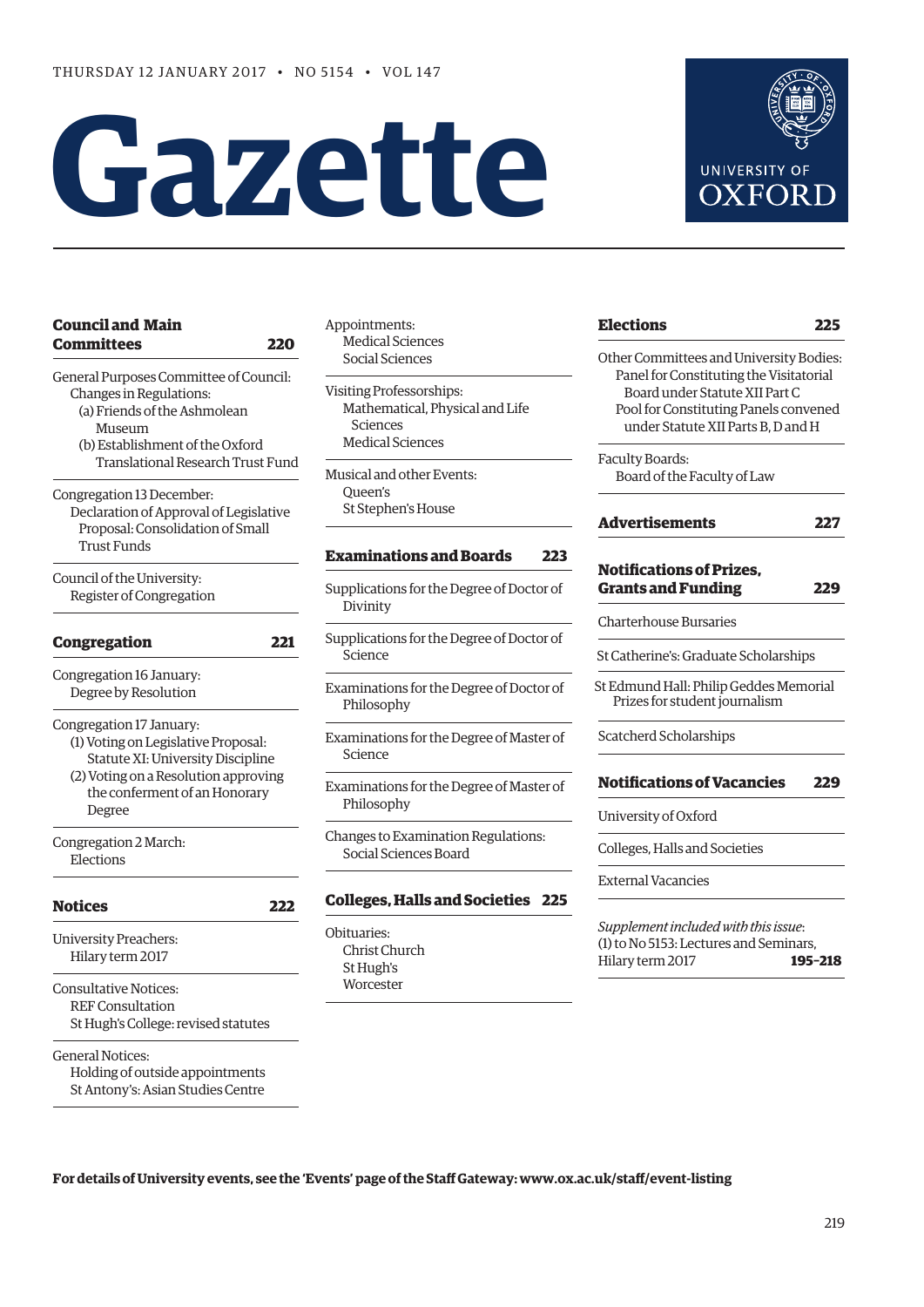## <span id="page-1-0"></span>Council and Main Committees

#### **General Purposes Committee of Council**

#### **Changes in Regulations**

The General Purposes Committee of Council has made the following changes to regulations, to come into effect on **27 January**.

#### **(a) Friends of the Ashmolean Museum**

#### *Explanatory Note*

These regulations record the terms on which the Friends of the Ashmolean Museum has transferred its net assets to the University of Oxford in order to effect a charity merger with the Ashmolean Museum of Art and Archaeology.

#### *Text of Regulations*

In Part 2 of Council Regulations 25 of 2002, concerning trusts, insert new §12 as follows and renumber existing §12 onwards by plus one:

#### '**§12.** *The Ashmolean Fund*

1. The University receives with gratitude the remaining assets of the Friends of the Ashmolean Museum to be held as expendable endowment on the same trusts as the existing funds within the Ashmolean Fund of the University of Oxford Development Trust Fund, as set out in this regulation ("the Fund"). Further money or property may be paid or transferred to the University to be held on the same trusts.

2. The University shall retain as permanent endowment those of the assets in the Fund which are contributed on the express understanding that they are to be treated as permanent endowment ("the Permanent Endowment").

3. The University shall (a) apply the income of the Permanent Endowment; and (b) apply the income and, in its discretion, the capital of the remainder of the Fund, to support and assist the Ashmolean Museum of Art and Archaeology and in furtherance thereof to engage in such charitable activities as may enrich the collections of the said Museum or otherwise enhance

its usefulness as an institution for teaching, research and public enjoyment connected with art and antiquity.

4. The administration of the Fund, and the application of its income and expendable capital, shall be the responsibility of the Board of Visitors of the Ashmolean Museum of Art and Archaeology.

5. The University shall have power to pay out of the capital or the income of the Fund all costs of and incidental to the creation of the Fund, and the management and administration of the Fund.

6. The University may exercise any of its corporate powers in the management and administration of the Fund in so far as those powers are not inconsistent with these regulations or the terms of the University of Oxford Development Trust Fund.

7. Regulations 1–9 shall be deemed to be Trust Regulations under the provisions of Part D of Statute XVI.

8. Subject to regulation 9, Council may amend, repeal or add to these regulations in accordance with Part D of Statute XVI, but no amendment is valid if it would cause the Fund to:

(1) cease to be exclusively charitable according to the law of England and Wales; or

(2) be outside the objects of the University.

9. Any amendment to regulation 3 is an amendment to the main objects of the Fund for the purposes of Part D of Statute XVI and must be approved both by Congregation of the University and subsequently by Her Majesty in Council.'

#### **(b) Establishment of the Oxford Translational Research Trust Fund**

#### *Explanatory Note*

These regulations establish the Oxford Translational Research Trust Fund for the purpose of funding medical research meetings and conferences.

#### *Text of Regulations*

In Part 2 of Council Regulations 25 of 2002, concerning trusts, insert new §277 as follows and renumber existing §277 onwards by plus one:

#### '**§277.***Oxford Translational Research Trust Fund*

1. The University receives with gratitude a gift from Celgene Corporation to be held as expendable endowment on the trusts declared in this regulation. Further money or property may be paid or transferred to the University as either expendable or permanent endowment to be held on the same trusts. The assets so held will be known as the Oxford Translational Research Trust Fund ("the Fund").

2. The University shall retain as permanent endowment those of the assets in the Fund (if any) which are contributed on the express understanding that they are to be treated as permanent endowment ("the Permanent Endowment").

3. The University shall (a) apply the income of the Permanent Endowment (if any); and (b) apply the income and, in its discretion, the capital of the remainder of the Fund, towards the advancement of education through the funding of medical research meetings or conferences.

4. The administration of the Fund, and the application of its income and expendable capital, shall be the responsibility of a Board of Management appointed by the Medical Sciences Board on the recommendation of the Nuffield Department of Orthopaedics, Rheumatology and Musculoskeletal Sciences.

5. The University may in its absolute discretion in the period ending 21 years from the date of this regulation, instead of applying the income of the Fund in any year, accumulate all or any part of such income by investing it, and holding it as part of the capital of the Fund. The University may apply the whole or any part of such accumulated income in any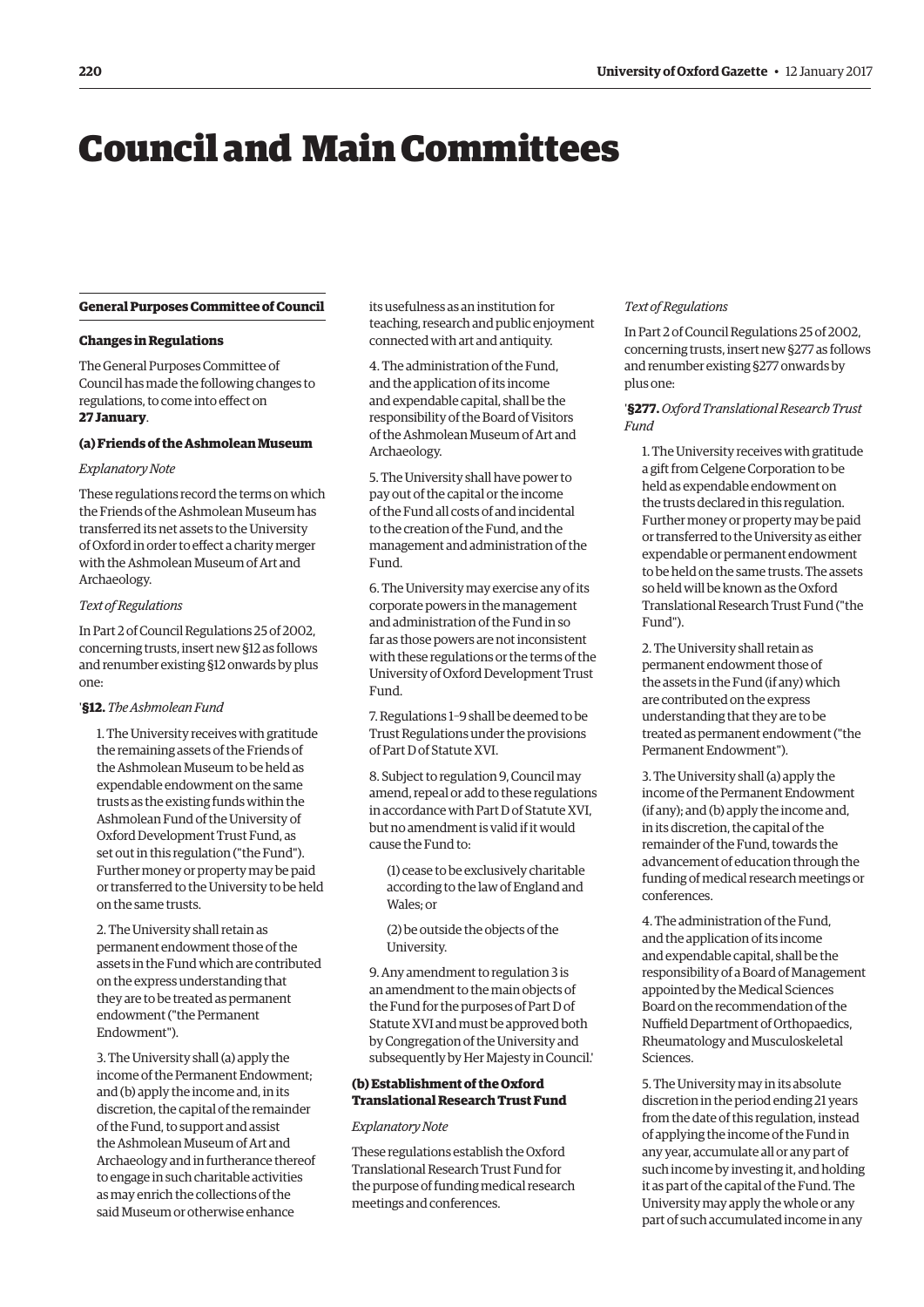## Congregation

<span id="page-2-0"></span>subsequent year as if it were income of the Fund arising in the then current year.

6. The University shall have power to pay out of the capital or the income of the Fund all costs of and incidental to the creation of the Fund, and the management and administration of the Fund.

7. The University may exercise any of its corporate powers in the management and administration of the Fund in so far as those powers are not inconsistent with these regulations.

8. Regulations 1–10 shall be deemed to be Trust Regulations under the provisions of Part D of Statute XVI.

9. Subject to regulation 10, Council may amend, repeal or add to these regulations in accordance with Part D of Statute XVI, but no amendment is valid if it would cause the Fund to:

(1) cease to be exclusively charitable according to the law of England and Wales; or

(2) be outside the objects of the University.

10. Any amendment to regulation 3 is an amendment to the main objects of the Fund for the purposes of Part D of Statute XVI and must be approved both by Congregation of the University and subsequently by Her Majesty in Council.'

**Congregation** 13 December

#### **Declaration of Approval of Legislative Proposal: Consolidation of Small Trust Funds**

No notice of opposition having been given, the Vice-Chancellor declared the legislative proposal concerning Consolidation of Small Trust Funds approved.

#### **Council of the University**

#### **Register of Congregation**

The Vice-Chancellor reports that the following names have been added to the Register of Congregation:

Beem, C J, St John's Bird, G, Brasenose Carrington, C J, Estates Services Chakraborty, S, Faculty of Clinical Medicine Dann, A G, Department of Engineering Science Erduran, S, St Cross Humphreys, G S, Green Templeton Laborde, C, Nuffield Liang, T S, St John's Lin, A W, Kellogg Llewellyn, J T, St Hugh's Lockwood, P A, Faculty of Psychological Studies McAdam, R, Harris Manchester McShane, R H, Faculty of Clinical Medicine Mason, J E, Child Care Services Moore, M R, Lincoln Muller, T J C, Faculty of Computer Science Nagyova, B V, Balliol O'Neill, M, St Hugh's Sampaio Baptista, S C, New College Sanders, K, Pitt Rivers Museum Saven, B E, Harris Manchester Szepan, M, Green Templeton Thibault-Starzyk, F, Faculty of Medieval and Modern Languages Vasudevan, A, Christ Church Williams, M T, Magdalen Zakarian, D, Pembroke Zokaei, N, Somerville

For changes in regulations for examinations see '[Examinations and Boards'](#page-4-0) below.

**Congregation** 16 January

#### **Degree by Resolution**

*This content has been removed as it contains personal information protected under the Data Protection Act.*

#### **Congregation** 17 January

The meeting of Congregation is cancelled. The sole business comprises questions to which no opposition has been notified and in respect of which no request for adjournment has been received, and the Vice-Chancellor will accordingly declare the legislative proposal and resolution carried without a meeting under the provisions of Sect 7 (1) of Statute IV.

#### **(1) Voting on Legislative Proposal: Statute XI: University Discipline**

(For explanatory note and text of legislative proposal see *Gazette* [No 5153, 8 December](http://www.ox.ac.uk/gazette/2016-2017/8december2016-no5153/congregation/#246417)  2016, p178.)

#### **(2) Voting on a Resolution approving the conferment of an Honorary Degree**

(For explanatory note and text of resolution see *Gazette* [No 5153, 8 December 2016, p183.](http://www.ox.ac.uk/gazette/2016-2017/8december2016-no5153/congregation/#cong2)) **Divisional and Faculty Boards**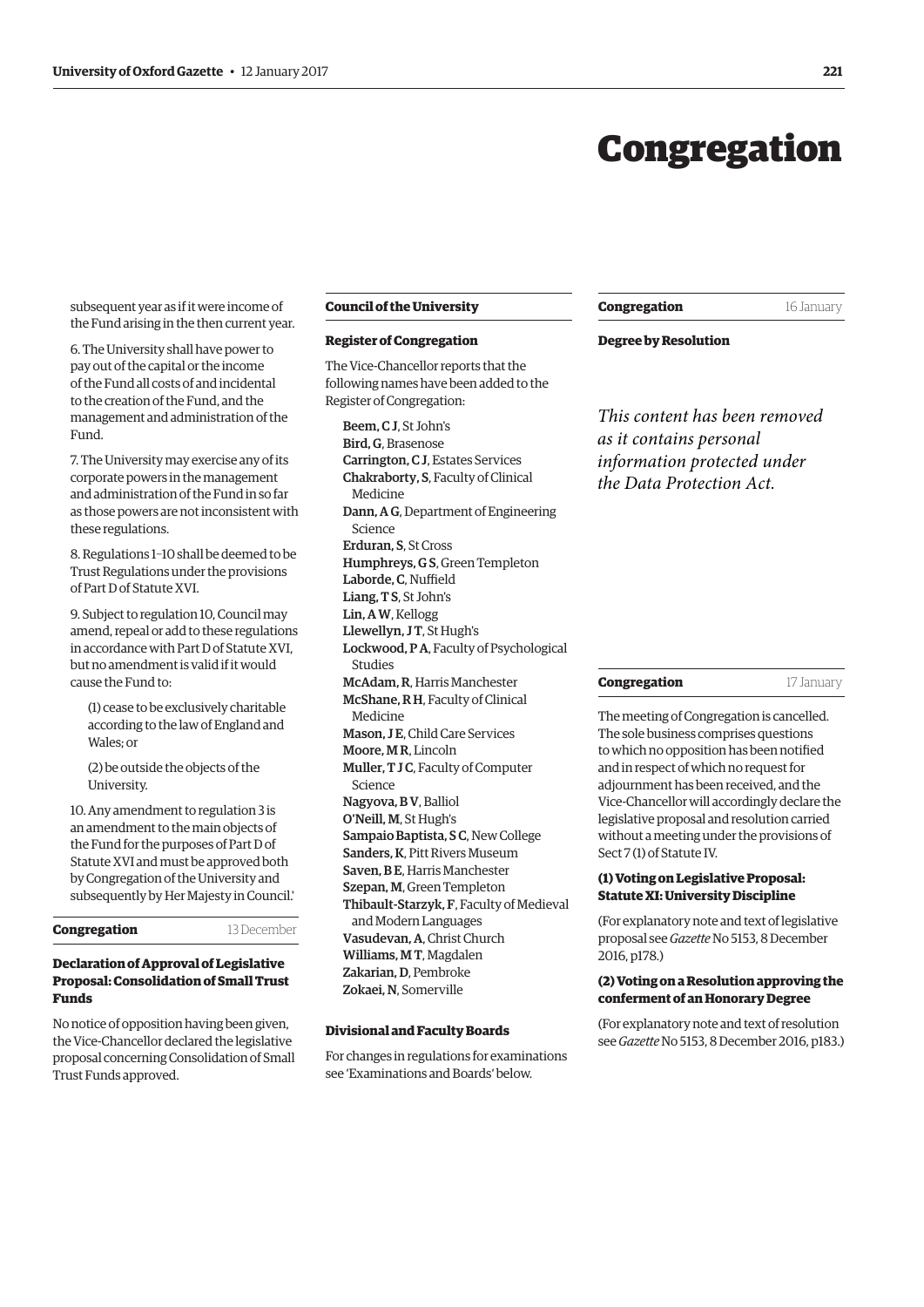## Notices

#### <span id="page-3-0"></span>**Congregation** 2 March

#### **Elections**

OTHER COMMITTEES AND UNIVERSITY **BODIES** 

Panel for Constituting the Visitatorial Board under Statute XII Part C Pool for Constituting Panels convened under Statute XII Parts B, D and H

#### FACULTY BOARDS

Board of the Faculty of Law

Details are in ['Elections'](#page-6-0) section below.

#### **Note on procedures in Congregation**

¶ Business in Congregation is conducted in accordance with Congregation Regulations 2 of 2002 [\(www.admin.ox.ac.uk/statutes/](http://www.admin.ox.ac.uk/statutes/regulations/529-122.shtml) [regulations/529-122.shtml\). A](http://www.admin.ox.ac.uk/statutes/regulations/529-122.shtml) printout of these regulations, or of any statute or other regulations, is available from the Council Secretariat on request. A member of Congregation seeking advice on questions relating to its procedures, other than elections, should contact Mrs F Burchett at the University Offices, Wellington Square (telephone: (2)80199; email: felicity. [burchett@admin.ox.ac.uk\); questions](mailto:felicity.burchett@admin.ox.ac.uk)  relating to elections should be directed to the Elections Officer, Ms S L S Mulvihill [\(telephone: \(2\)80463; email: elections.](mailto:elections.office@admin.ox.ac.uk) office@admin.ox.ac.uk).

#### **University Preachers**

#### **Hilary term 2017**

Thursday, 12 January, 8am: *Holy Communion (Latin)*, *St Mary's*

Sunday, 15 January, 9.30am: Dr Luke Pitcher. *Latin Litany and Sermon, St Mary's*

Sunday, 22 January, 10am: The Very Revd Dr David Hoyle, Dean of Bristol. *Macbride Sermon, Hertford*

Sunday, 12 February, 10.30am: Bishop Rachel Treweek, Bishop of Gloucester. *University Sermon, St Mary's*

Sunday, 19 February, 5.30pm: Professor Tiffany Stern, Royal Holloway. *University Sermon and Inter-Collegiate Evensong, St Mary's*

Sunday, 26 February, 5.30pm: Bishop Humphrey Southern, Principal, Ripon College Cuddesdon. *Sermon on the Grace of Humility, Keble*

\*Sunday, 5 March, 6pm: The Ven Elizabeth Adekunle, Archdeacon of Hackney. *Sermon for the Annunciation of the Blessed Virgin, Oriel*

\* On this day Doctors will wear their robes

#### **Consultative Notices**

#### **REF Consultation**

The University proposes to respond to the funding bodies' consultation paper setting out proposals for the 2nd Research Excellence Framework. Members of the University are invited to provide comments/suggestions preferably via their academic division's office, or alternatively via the University-wide internal survey, for consideration by the divisions and the University's REF Project Board. Your remarks will help inform the University's submission to HEFCE. Deadline: **25 January**. More information: [www.admin.ox.ac.uk/researchsupport/](www.admin.ox.ac.uk/researchsupport/consultationsandcommittees) consultationsandcommittees.

#### **St Hugh's College**

#### REVISED STATUTES

The Committee on Statutes before the Privy Council, acting under authority delegated to it by Council, is minded to give consent on behalf of the University to the revised statutes of St Hugh's College, approved by the Governing Body on 21 April 2016 and 30 November 2016, in so far as such consent is required by section 7 (2) of the Universities of Oxford and Cambridge Act 1923. The consent of the committee to the amendments to the statutes will be effective 15 days after publication unless written notice of a resolution, signed by at least 20 members of Congregation, calling upon Council to withhold that consent, has been given to the Registrar by **noon on 23 January**.

The effects of the amendments are to simplify the statutes and bring them into line with current practice by updating terminology and introducing a new category of fellowship; amending provisions to ensure compliance with legislation; removing obsolete provisions; allowing greater flexibility in decision-making by Governing Body; and harmonising retirement ages with the EJRA.

#### **General Notices**

#### **Holding of outside appointments**

All staff are reminded of the guidelines for holding outside appointments and the conduct of outside work, which are published on the Personnel Services website [at www.admin.ox.ac.uk/personnel/staffinfo/](www.admin.ox.ac.uk/personnel/staffinfo/handbook_acrel/codes/out_appoint) handbook\_acrel/codes/out\_appoint.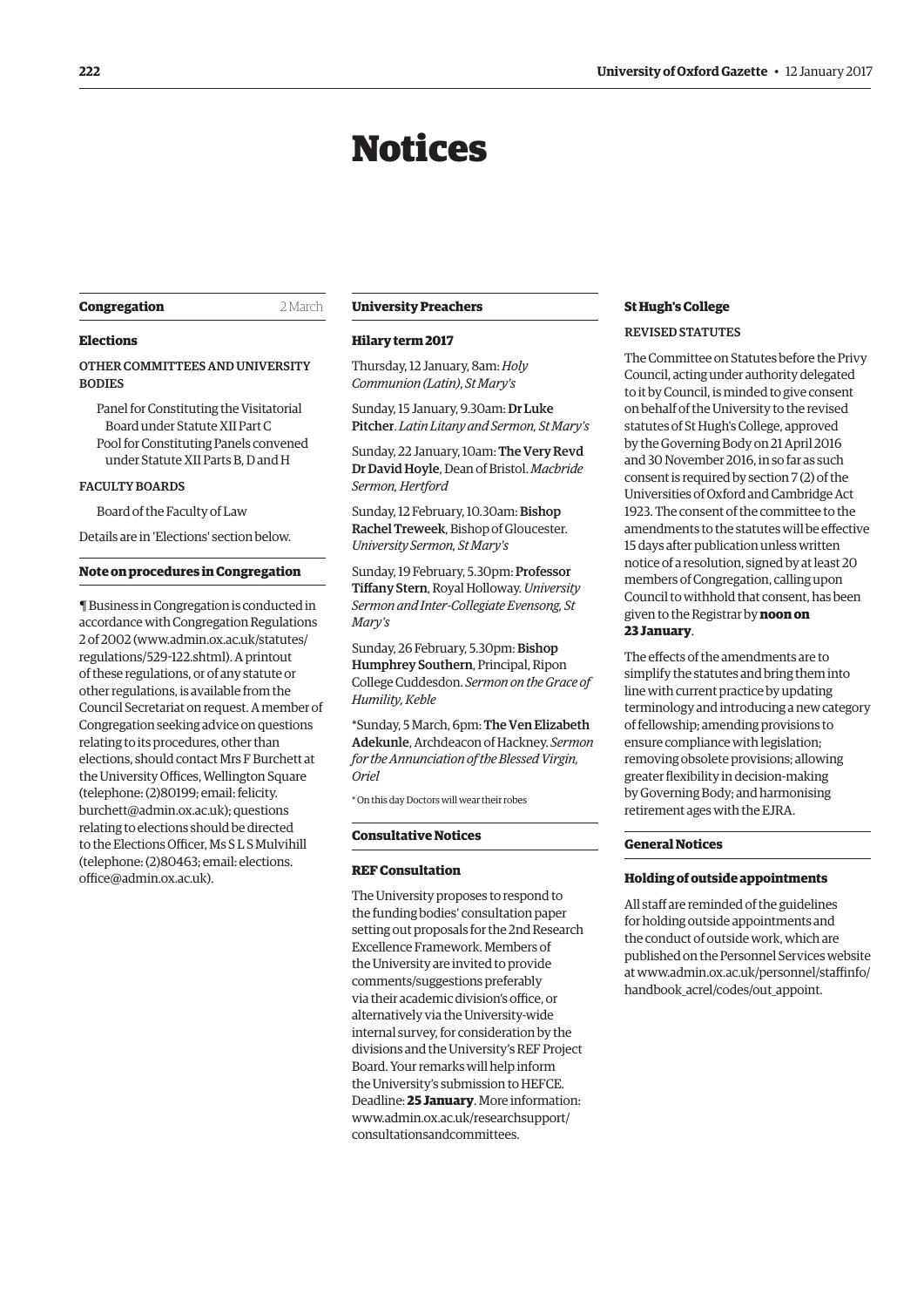#### <span id="page-4-0"></span>**St Antony's**

#### ASIAN STUDIES CENTRE

All members of the University with an interest in Southeast Asia are invited to fill in an online survey, available a[t tinyurl.](http://tinyurl.com/OxfordSEA) [com/OxfordSEA.](http://tinyurl.com/OxfordSEA) The aim is to provide an overview of Southeast Asianists at Oxford and facilitate contacts and communication, primarily through the weekly Oxford Asian Studies Round-up (see [tinyurl.com/ASCroundup](http://tinyurl.com/ASCroundup)), which offers a comprehensive listing of upcoming Asian Studies events in Oxford, as well as academic notices of interest. Past issues can be viewed at [tinyurl.com/ASCroundup](http://tinyurl.com/ASCroundup).

For subscriptions and submissions, please [contact the Centre Administrator at asian@](mailto:asian@sant.ox.ac.uk) sant.ox.ac.uk.

#### **Appointments**

#### **Medical Sciences**

#### APPOINTMENTS

Simon Julian Butt, BA Oxf, PhD St And, Fellow and Tutor in Medicine, Keble, and Associate Professor of Neuroscience, Department of Physiology, Anatomy and Genetics, has been reappointed to the retiring age with effect from 1 January 2017.

Manuela Zaccolo, PhD Turin, MD, Fellow and Tutor in Biomedical Sciences, Wadham, and Associate Professor of Biomedical Sciences, Department of Physiology, Anatomy and Genetics, has been reappointed to the retiring age with effect from 2 January 2017.

#### **Social Sciences**

#### HEADSHIP OF THE DEPARTMENT OF POLITICS AND INTERNATIONAL RELATIONS

The Social Sciences Divisional Board has conferred the Headship of the Department of Politics and International Relations on Professor Louise Fawcett, DPhil Oxf, Professor of International Relations and Fellow of St Catherine's, for a period of 3 years from 1 January 2017.

#### APPOINTMENTS

Professor Charles Hulme, MA DPhil Oxf, has been appointed Professor of Psychology and Education, Department of Education, and William Golding Senior Research Fellow, Brasenose, from 1 January 2017.

#### **Visiting Professorships**

#### **Mathematical, Physical and Life Sciences**

The Mathematical, Physical and Life Sciences Board has reconferred the title of Visiting Professor in Materials Science upon Professor Colin English, BSc Brist, DPhil Sus, currently Senior Fellow (Materials), NNL, for a period of 3 years from 1 February.

The Mathematical, Physical and Life Sciences Board has conferred the title of Visiting Professor in Astrophysics upon Professor Christopher McKee, PhD Berkley, currently Professor Emeritus of Astronomy and Physics, Berkeley, for 3 years from 1 October 2016.

#### **Medical Sciences**

The Medical Sciences Board has conferred the title of Visiting Professor of Breast Cancer Research on J Bergh, PhD, MD, FRCP, for a period of 3 years from 1 January 2017.

The Medical Sciences Board has conferred the title of Visiting Professor of Diabetes and Metabolism on P Franks, MSc, PhD, for a period of 3 years from 1 January 2017.

#### **Musical and other Events**

#### **Queen's**

#### WEDNESDAY ORGAN RECITAL SERIES

The following events will take place at 1.10pm on Wednesdays in the chapel. Admission is free with a retiring collection.

*18 Jan*: John Keys

*25 Jan*: Paul Hale

*1 Feb*: Peter Gould

*8 Feb*: Ian Davies

*22 Feb*: James Lancelot

*1 Mar*: Peter King

*8 Mar*: Will Fox

#### **St Stephen's House**

#### SJE ARTS

The following events will be held at SJE Arts, St John the Evangelist church, 109A Iffley [Road. More information: www.sje-oxford.](http://www.sje-oxford.org/events) org/events or 01865 613507.

*21 Jan*: Sean Shibe, guitar – Downland to Britten (SJE Arts Next Generation Series)

*27 Jan*: James Lisney – Schubert Series I, Piano Sonatas (SJE Arts International Piano Series)

## Examinations and Boards

#### **Supplications for the Degree of Doctor of Divinity**

*This content has been removed as it contains personal information protected under the Data Protection Act.*

#### **Supplications for the Degree of Doctor of Science**

*This content has been removed as it contains personal information protected under the Data Protection Act.*

#### **Examinations for the Degree of Doctor of Philosophy**

*This content has been removed as it contains personal information protected under the Data Protection Act.*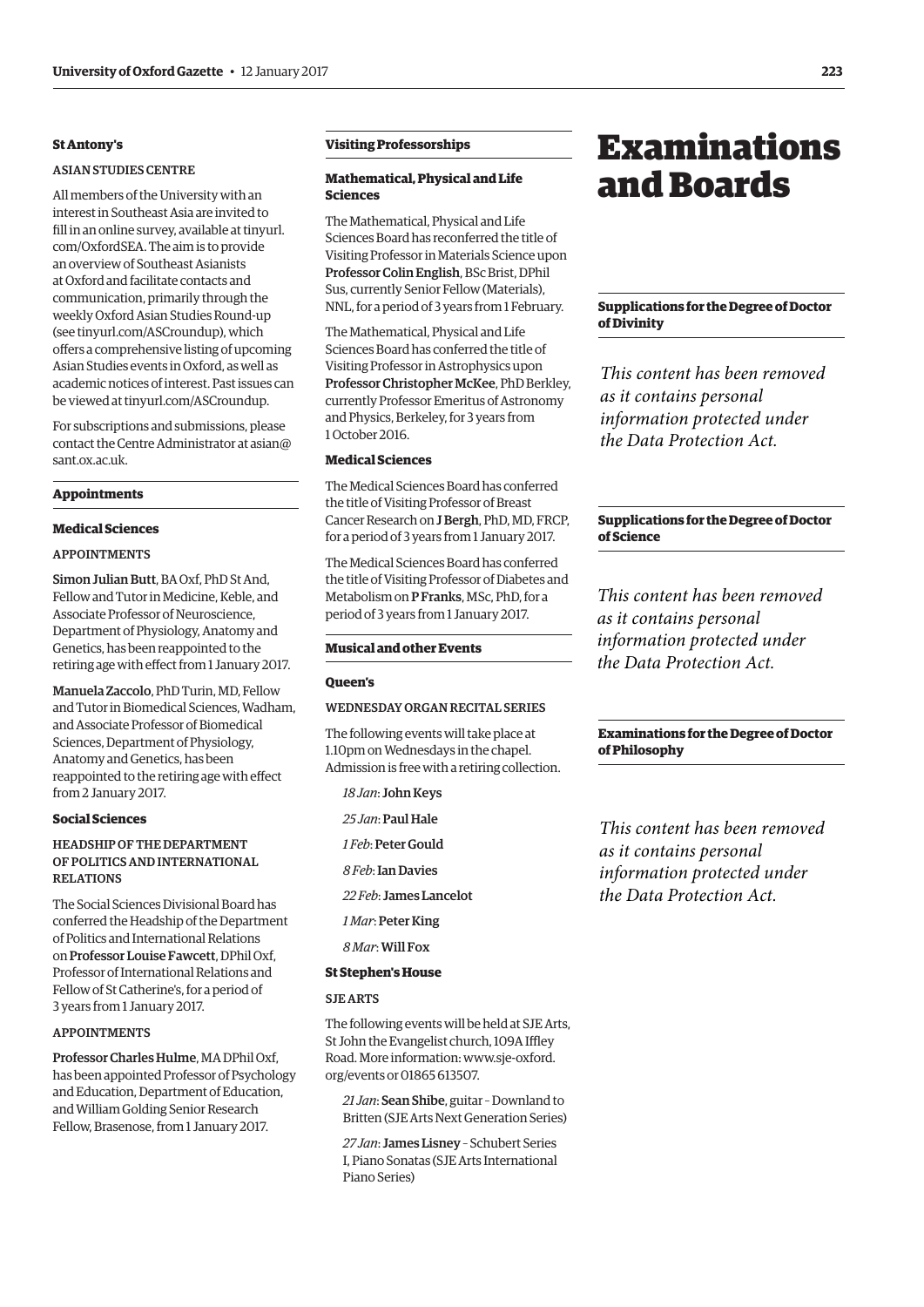*This content has been removed as it contains personal information protected under the Data Protection Act.*

> **Examinations for the Degree of Master of Science**

*This content has been removed as it contains personal information protected under the Data Protection Act.*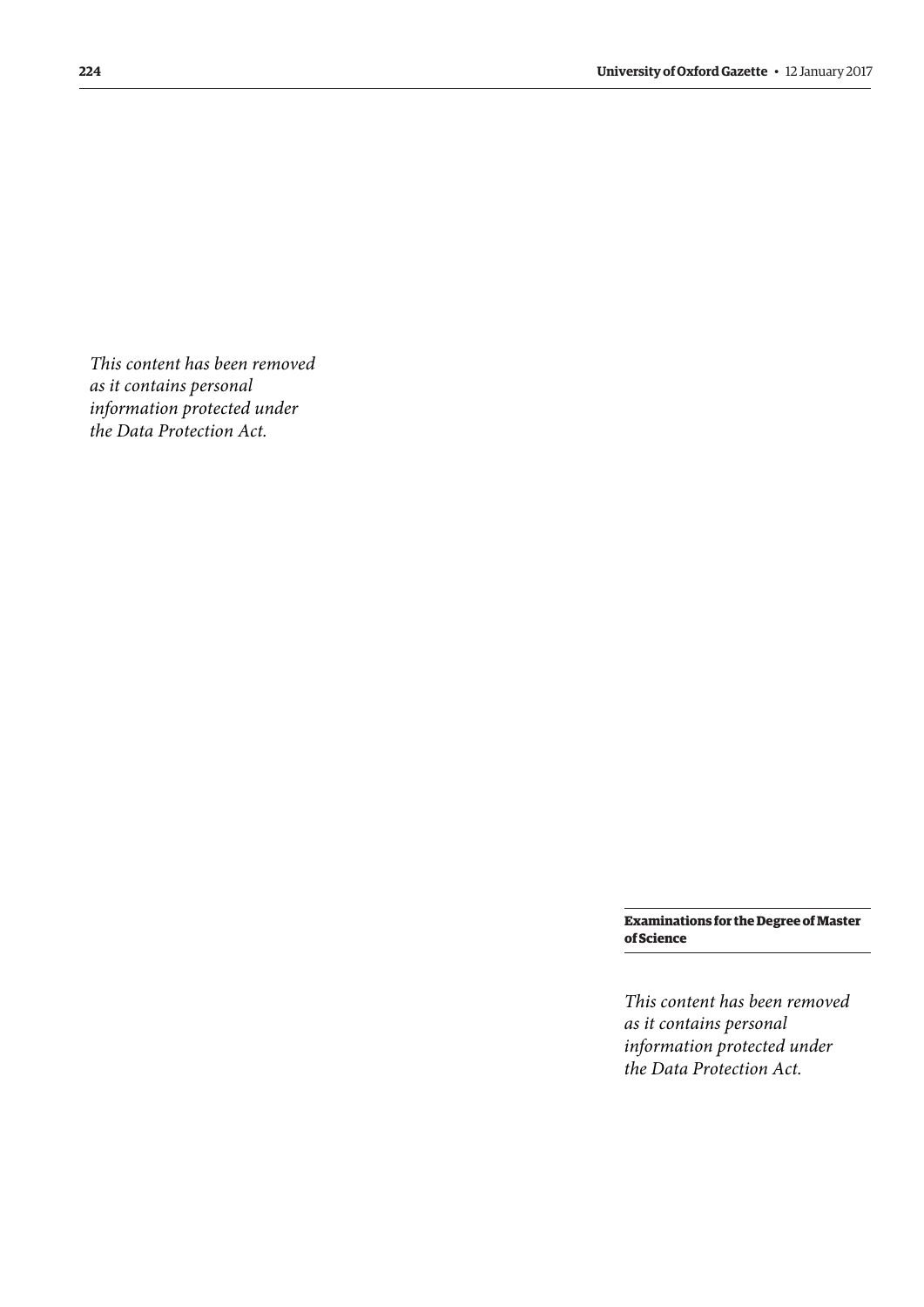### <span id="page-6-0"></span>**Examinations for the Degree of Master of Philosophy**

*This content has been removed as it contains personal information protected under the Data Protection Act.*

#### **Changes to Examination Regulations**

For the complete text of each regulation listed below and a listing of all changes to regulations for this year to date, [please see www.ox.ac.uk/gazette/](www.ox.ac.uk/gazette/examinationregulations) examinationregulations.

#### **Social Sciences Board**

#### MSC IN CRIMINOLOGY AND CRIMINAL

**JUSTICE** introduction of part-time variant of programme

#### MSC IN EDUCATION

introduction of part-time variant of Research Design and Methodology pathway

#### **Obituaries**

Colleges,

Halls and

Societies

#### **Christ Church**

- Rory Benet Allan, 21 September 2016; 2010. Aged 24.
- Brendan Francis Berridge, 2016; 1991. Aged 54.
- Robert Sandifer Clarke, 5 November 2016; 1955. Aged 82.
- Professor Lawrence Edward Lowe, 17 June 2016; 1951. Aged 83.
- Ernest Haliday Trancred Ridger, 31 August 2016; 1937. Aged 97.
- David Alexander Whitaker, 7 March 2016; 1957. Aged 78.

#### **St Hugh's**

Katherine (Kate) Buss, 1 October 2016; 1974.

- Mrs Patricia Elizabeth Cardew Crampton (*née* Wood), 1 December 2016; 1943. Aged 90.
- Muriel Easter, 12 October 2016; 1943. Sybil Maud Eaton, 1 January 2016; 1943. Joan Holden, 2 August 2016; 1955.

#### **Worcester**

- Richard George Adams, 24 December 2016; 1938. Aged 96.
- Charles Christopher Miles, 31 October 2016; 1953. Aged 83.
- Michael Gervase Peel, 26 October 2015; 1947. Aged 92.
- Michael Sandys Wason, 17 November 2016; 1949. Aged 87.

## Elections

#### **Elections** 2 March

Nominations for the elections below will close at **4pm on 2 February**.

#### **Other Committees and University Bodies**

#### PANEL FOR CONSTITUTING THE VISITATORIAL BOARD UNDER STATUTE XII PART C

*If the statutes approved by Congregation on 31 May 2016 are approved by Her Majesty in Council, an election will be required to ensure that the Visitatorial Board Panel remains fully populated. This election is being conducted pending that approval.*

One member of Congregation required to engage in academic teaching and/or research either by their written contracts of employment or by established and agreed practice elected by Congregation

| Current/<br>Retiring<br>Member                                 | To hold<br>office from                                                                                  | To hold<br>office<br>until |
|----------------------------------------------------------------|---------------------------------------------------------------------------------------------------------|----------------------------|
| Ms Catriona LE<br>Cannon.<br>Wolfson.<br>Bodleian<br>Libraries | with immediate MT 2018<br>effect subject to<br>the approval<br>sought from<br>Her Majesty in<br>Council |                            |

Further information on the Visitatorial Board Panel can be found at www.admin. ox.ac.uk/media/global/wwwadminoxacuk/ localsites/councilsecretariat/congregation/ [Statute\\_XII\\_\(as\\_approved\\_by\\_Congregation\\_](https://www.admin.ox.ac.uk/media/global/wwwadminoxacuk/localsites/councilsecretariat/congregation/Statute_XII_(as_approved_by_Congregation_on_31_May_2016_subject_to_the_approval_of_Her_Majesty_in_Council).pdf) on\_31\_May\_2016\_subject\_to\_the\_ approval\_of\_Her\_Majesty\_in\_Council). [pdf and www.admin.ox.ac.uk/statutes/](www.admin.ox.ac.uk/statutes/regulations/248-062.shtml) regulations/248-062.shtml.

For further information about the Visitatorial Board Panel, please contact the Secretary ([ellen.hudspith@admin.ox.ac.uk\).](mailto:ellen.hudspith@admin.ox.ac.uk)

#### POOL FOR CONSTITUTING PANELS CONVENED UNDER STATUTE XII PARTS B, D AND H

*If the statutes approved by Congregation on 31 May 2016 are approved by Her Majesty in Council, elections will be required to populate the new Pool for Constituting Panels under Statute XII, Parts B, D and H and under the*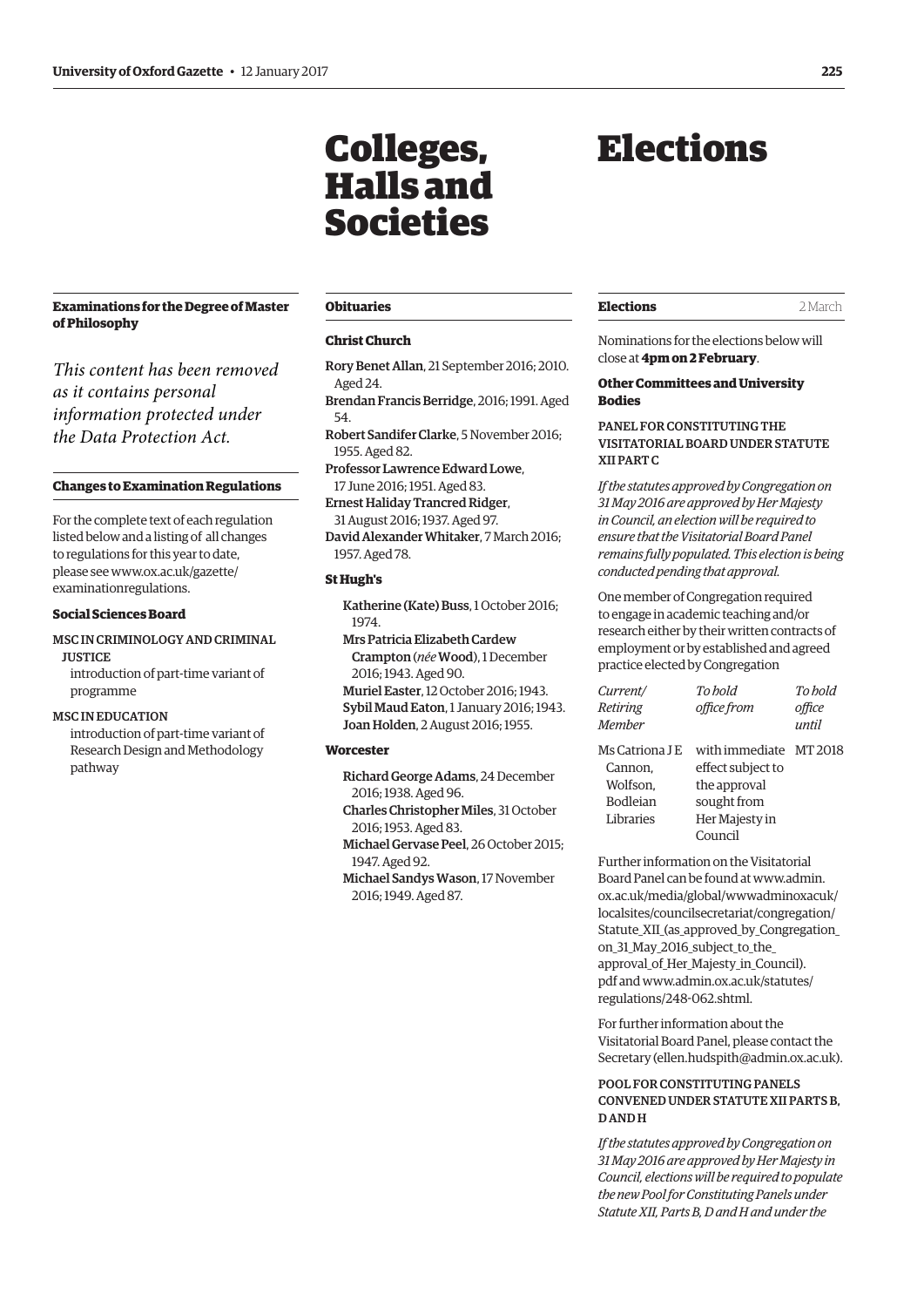*associated regulations made by Council on [2 December 2016 \(Supplement \(1\) to Gazette](https://www.ox.ac.uk/media/global/wwwoxacuk/localsites/gazette/documents/supplements2016-17/Legislative_proposal_concerning_Statutes_XII,_XI_and_XIV_-_(1)_to_No_5149.pdf) No 5149, vol 147). These elections are being conducted pending that approval.*

Four members of Congregation to whom Statute XII applies to represent the Division of Humanities, elected by members of Congregation

| Current/<br>Retiring<br>Member | To hold<br>office from                                                                                                  | To hold<br>office<br>until |
|--------------------------------|-------------------------------------------------------------------------------------------------------------------------|----------------------------|
|                                | [new positions] with immediate HT 2021<br>effect subject to<br>the approval<br>sought from<br>Her Majesty in<br>Council |                            |

Four members of Congregation to whom Statute XII applies to represent the Division of Mathematical, Physical and Life Sciences, elected by members of Congregation

| Current/<br>Retiring<br><b>Member</b> | To hold<br>office from                                                                                                  | To hold<br>office<br>until |
|---------------------------------------|-------------------------------------------------------------------------------------------------------------------------|----------------------------|
|                                       | [new positions] with immediate HT 2021<br>effect subject to<br>the approval<br>sought from<br>Her Majesty in<br>Council |                            |

Four members of Congregation to whom Statute XII applies to represent the Division of Medical Sciences, elected by members of Congregation

| Current/<br>Retiring<br><b>Member</b> | To hold<br>office from                                                                                                  | To hold<br>office<br>until |
|---------------------------------------|-------------------------------------------------------------------------------------------------------------------------|----------------------------|
|                                       | [new positions] with immediate HT 2021<br>effect subject to<br>the approval<br>sought from<br>Her Majesty in<br>Council |                            |

Four members of Congregation to whom Statute XII applies to represent the Division of Social Sciences, elected by members of Congregation

| Current/<br>Retiring<br><b>Member</b> | To hold<br>office from                                                                                                  | To bold<br>office<br>until |
|---------------------------------------|-------------------------------------------------------------------------------------------------------------------------|----------------------------|
|                                       | [new positions] with immediate HT 2021<br>effect subject to<br>the approval<br>sought from<br>Her Majesty in<br>Council |                            |

Four members of Congregation to whom Statute XII applies to represent Gardens, Libraries and Museums (GLAM), elected by members of Congregation

| <i>Current/</i><br>Retiring<br>Member | To bold<br>office from                                                                                                  | To bold<br>office<br>until |
|---------------------------------------|-------------------------------------------------------------------------------------------------------------------------|----------------------------|
|                                       | [new positions] with immediate HT 2021<br>effect subject to<br>the approval<br>sought from<br>Her Majesty in<br>Council |                            |

Four members of Congregation to whom Statute XII applies to represent University Administration and Services (UAS), elected by members of Congregation

| Current/<br>Retiring<br>Member | To hold<br>office from                                                                                                  | To hold<br>office<br>until |
|--------------------------------|-------------------------------------------------------------------------------------------------------------------------|----------------------------|
|                                | [new positions] with immediate HT 2021<br>effect subject to<br>the approval<br>sought from<br>Her Majesty in<br>Council |                            |

#### *Notes*:

Statute XII applies to: (a) professors, readers and associate professors or lecturers; (b) any employee of the University who is a member of the Universities Superannuation Scheme or who would be a member if he or she had not been exempted under the provisions of Statute XIV. In Statute XII (www.admin. ox.ac.uk/media/global/wwwadminoxacuk/ localsites/councilsecretariat/congregation/ [Statute\\_XII\\_\(as\\_approved\\_by\\_Congregation\\_](https://www.admin.ox.ac.uk/media/global/wwwadminoxacuk/localsites/councilsecretariat/congregation/Statute_XII_(as_approved_by_Congregation_on_31_May_2016_subject_to_the_approval_of_Her_Majesty_in_Council).pdf) on\_31\_May\_2016\_subject\_to\_the\_approval\_ of\_Her\_Majesty\_in\_Council).pdf), any reference to 'a member of the academic staff' is a reference to a person to whom the statute applies.

It is expected that candidates for election to represent one of the six constituencies will also be members of the relevant constituency (ie a member of one of the divisions, GLAM or UAS).

Members of the Pool will be chosen by lot to serve on a number of Panels under Statute XII (ie Redundancy Panel (Section 14 (6)), Staff Employment Review Panel (Section 35) and University Appeal Panel (Section 52 (2))) and may be expected to also chair a Panel. Each member of the Pool will be required to attend appropriate training, including on equality and diversity, before serving on a Panel.

Full details of the Pool's composition and the functions and powers of the Panels can be found in [Supplement \(1\) to](https://www.ox.ac.uk/media/global/wwwoxacuk/localsites/gazette/documents/supplements2016-17/Legislative_proposal_concerning_Statutes_XII,_XI_and_XIV_-_(1)_to_No_5149.pdf) *Gazette* [No 5149, vol 147.](https://www.ox.ac.uk/media/global/wwwoxacuk/localsites/gazette/documents/supplements2016-17/Legislative_proposal_concerning_Statutes_XII,_XI_and_XIV_-_(1)_to_No_5149.pdf) For further information about the Pool, please contact Ms Sarah [Thonemann, Personnel Services \(sarah.](mailto:sarah.thonemann@admin.ox.ac.uk) thonemann@admin.ox.ac.uk).

#### **Faculty Boards**

#### **Board of the Faculty of Law**

One Ordinary Member elected by all members of the faculty exclusive of the persons qualified to be Official Members as per Regulation 10 of Council Regulations 19 of 2002

*Current/Retiring Member To hold office until*

Ms Nancy Eisenhauer, Mansfield MT 2017

For further information, please contact the Secretary ([charlotte.vinnicombe@law.ox.ac.](mailto:charlotte.vinnicombe@law.ox.ac.uk) [uk\).](mailto:charlotte.vinnicombe@law.ox.ac.uk)

#### **General notes:**

Nominations in writing for the elections on 2 March, by four members of Congregation other than the candidate, will be received by the Elections Office, University Offices, Wellington Square, up to **4pm on 2 February**.

At least one nomination in respect of each candidate must be made on an official [nomination form \(available on www.admin.](www.admin.ox.ac.uk/elections/forms/index.shtml) ox.ac.uk/elections/forms/index.shtml).

All candidates are asked to note the general requirements which apply to all committee members, as set out in Council Regulations 14 of 2002 (General Regulations of Council for Committees) ([www.admin.ox.ac.uk/](http://www.admin.ox.ac.uk/statutes/regulations/519-122.shtml) [statutes/regulations/519-122.shtml\). Cu](http://www.admin.ox.ac.uk/statutes/regulations/519-122.shtml)rrent members seeking re-election are also asked to check for specific restrictions on consecutive service.

Candidates are invited to include with their nomination forms a written statement of no more than 250 words, setting out his or her reasons for standing and qualifications for the office being sought. In the event of a contested election, these statements will [be available online at www.admin.ox.ac.uk/](www.admin.ox.ac.uk/elections) elections and published in the *Gazette* dated 16 February. Voters may wish to wait until they have read these notes before returning their ballot papers.

Ballot papers will be sent out to members of Congregation as soon as possible after the closing date for nominations. Completed ballot papers must be received by the Elections Office not later than **4pm on 2 March**.

For further information, please contact the Elections Officer [\(shirley.mulvihill@admin.](mailto:shirley.mulvihill@admin.ox.ac.uk) [ox.ac.uk\).](mailto:shirley.mulvihill@admin.ox.ac.uk)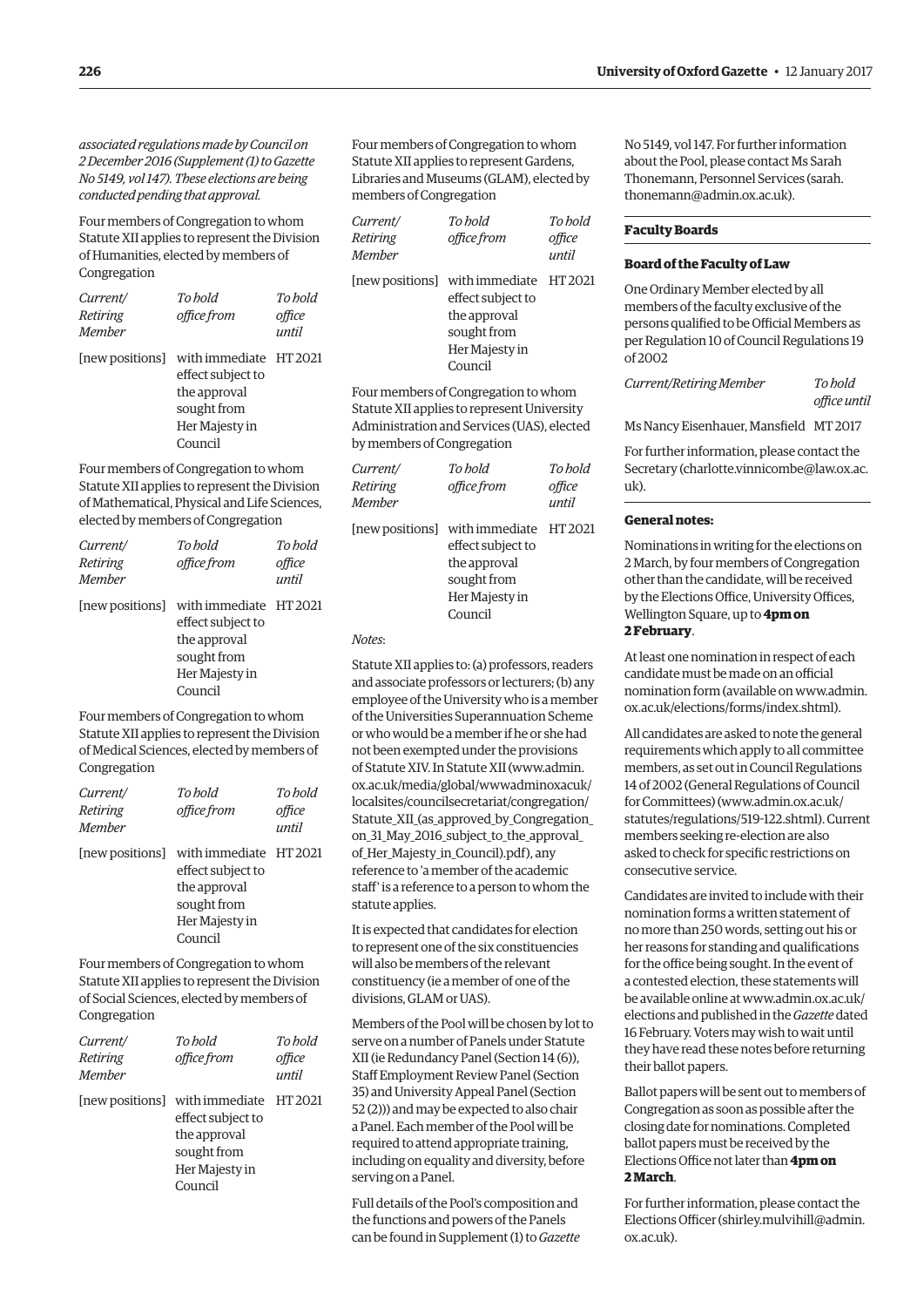# <span id="page-8-0"></span>Advertisements

#### **Advertising enquiries**

*Email*: [gazette.ads@admin.ox.ac.uk](mailto:gazette.ads@admin.ox.ac.uk) *Telephone*: 01865 (2)80548 *Web*[: www.ox.ac.uk/gazette/](www.ox.ac.uk/gazette/classifiedadvertising) classifiedadvertising

#### **Deadline**

Advertisements are to be received by **noon on Wednesday** of the week before publication (ie eight days before publication). Advertisements must be submitted online.

#### **Charges**

Commercial advertisers: £30 per insertion of up to 70 words, or £60 per insertion of 71–150 words.

Private advertisers: £20 per insertion of up to 70 words, or £40 per insertion of 71–150 words.

Advertisements which are placed only in the online edition of the *Gazette* are reduced to £20 per insertion for commercial advertisers and £10 per insertion for private advertisers for 70-word advertisements (or £40 and £20 respectively for 150-word advertisements).

See our website for examples of whether an advertisement is considered commercial [or private: www.ox.ac.uk/gazette/](www.ox.ac.uk/gazette/classifiedadvertising) classifiedadvertising.

#### **Online submission and payment**

Advertisements must be submitted and paid for online, using a credit card or debit card, through a secure website. For details, see [www.ox.ac.uk/gazette/classifiedadvertising.](http://www.ox.ac.uk/gazette/classifiedadvertising)

#### **Miscellaneous**

#### **Craft Courses**

**Ardington School of Crafts** offers short courses with practising craftspeople in beautiful surroundings near Wantage. 200 courses between 1 and 3 days, from stained glass and silver jewellery to textiles and carving, all held in our well-equipped workshops. Unearth your hidden talents and discover why people keep coming back to Ardington School of Crafts. Gift vouchers [available. See: www.ardingtonschoolofcrafts.](www.ardingtonschoolofcrafts.com) com. Tel: 01235 833433.

#### **Shezan Restaurant**

**Mughal Indian** cuisine at Shezan: 1st floor, 135 High St, Oxford. From our kitchen to your table, we bring you fresh herbs, spices, roots, fragrances and the Mughal tradition of passion for good food. Serving as dining

rooms since 1915. Open daily noon–3pm and 5.30–11pm. Tel: 01865 251600. Website: [www.](http://www.shezanoxford.co.uk) [shezanoxford.co.uk.](http://www.shezanoxford.co.uk)

#### **UK Brain Bank for Autism and Related Developmental Research, JR**

**The developing brain is altered in autism** but neuroscientists do not know how or why. Research is needed to understand the causes and biological basis of autism, to develop better interventions to improve the lives of those directly affected by it. Such critical research is hindered by the scarcity of donated human brain tissue. Control tissue, donated by people who do not have autism, is needed for comparison just as much as donations by people who do – and the NHS organ donor scheme does not include brain donation. We particularly want younger people to consider making a pledge to donate their brain after death (the further the brain is from its inception, the more difficult it is to understand the process of its development, so we do not take donations from people over 65 not directly affected by autism). See [www.](http://www.brainbankforautism.org.uk) [brainbankforautism.org.uk for](http://www.brainbankforautism.org.uk) information and to register as a donor.

#### **OxRSS**

**Oxford Research Staff Society** (OxRSS) is run by and for Oxford research staff. It provides researchers with social and professional networking opportunities, and a voice in University decisions that affect them. Membership is free and automatic for all research staff employed by the University of Oxford. For more information and to keep up to date, see: web: [www.oxrss.ox.ac.uk;](http://www.oxrss.ox.ac.uk)  Facebook: [http://fb.me/oxrss; Tw](http://fb.me/oxrss)itter: [@](https://twitter.com/resstaffoxford) [ResStaffOxford](https://twitter.com/resstaffoxford); mailing list: [researchstaff-](mailto:researchstaff-subscribe@maillist.ox.ac.uk)

#### **Restore Garden Café**

[subscribe@maillist.ox.ac.uk.](mailto:researchstaff-subscribe@maillist.ox.ac.uk)

**Spacious café set in award-winning gardens** with delicious food and coffees using organic, fair-trade and local produce where possible. Plants, handmade gifts and cards for sale. Open Mon–Sat, 10am–4pm, Manzil Way, Cowley Rd, Oxford OX4 1YH. All proceeds to Restore, Oxfordshire mental health charity (registered charity number 274222): [www.](http://www.restore.org.uk) [restore.org.uk.](http://www.restore.org.uk)

#### **Oxford University Hospitals NHS Trust**

**Oxford University Hospitals wants you to take part in its future**. If you have a contract of employment with the University of Oxford in a department within the Medical Sciences Division, or hold an honorary contract award

with OUH for at least 12 months, you can join our staff constituency. University of Oxford staff belonging to other departments can join us as public members. To join us, visit [www.](http://www.ouh.nhs.uk/ft) [ouh.nhs.uk/ft.](http://www.ouh.nhs.uk/ft)

#### **Research funding**

**ResearchProfessional.com** is an online research funding opportunities database and alerting service. The University has a sitewide licence, so it is freely accessible to anyone with an ox.ac.uk email address. Find out more about ResearchProfessional.com, including user guides and training sessions, on the Research Services website [\(www.admin.ox.ac.](http://www.admin.ox.ac.uk/researchsupport/findfunding/rp) [uk/researchsupport/findfunding/rp\).](http://www.admin.ox.ac.uk/researchsupport/findfunding/rp)

#### **Study day**

**The Oxford Centre for Spiritual Growth** will hold a study day, 'The art of Caravaggio; genius and rebel', 10am–4pm on 25 February in the Rainolds Room, Corpus Christi. Introduction by Professor Valentine Cunningham. Fr Geoff Wheaton, SJ, will lead the study day. Fee £35. Register online: [www.ocsg.uk.net.](http://www.ocsg.uk.net)

#### **Research participants sought**

**Register for Friends of Oxford Dementia and Ageing Research** (OxDARE). We are looking for healthy people over 40 years old who are interested in dementia and ageing research and would like to join our Friends of OxDARE Research Register. By joining you will find out about potential research opportunities and can get involved with [research. Please email oxdare@psych.ox.ac.](mailto:oxdare@psych.ox.ac.uk) uk for an online registration form or more information.

**Oxford Biobank Study**. Healthy volunteers aged 30–50 needed to attend a 1-hour visit at the Oxford Centre for Diabetes, Endocrinology and Metabolism (OCDEM), Churchill Hospital. Visit includes measurements of blood pressure, body shape and blood sampling for analysis, including blood glucose and cholesterol. We also perform a DEXA scan measuring total and regional body fat. For [further information: www.oxfordbiobank.org.](www.oxfordbiobank.org.uk) uk or 01865 857284.

**If you are 18–60 years old and in good health** you may be eligible to take part in a study to test the human response to *Salmonella* typhi and paratyphi run by the Oxford Vaccine Group. Reimbursement provided for your time, inconvenience and travel. Total participation time: up to 15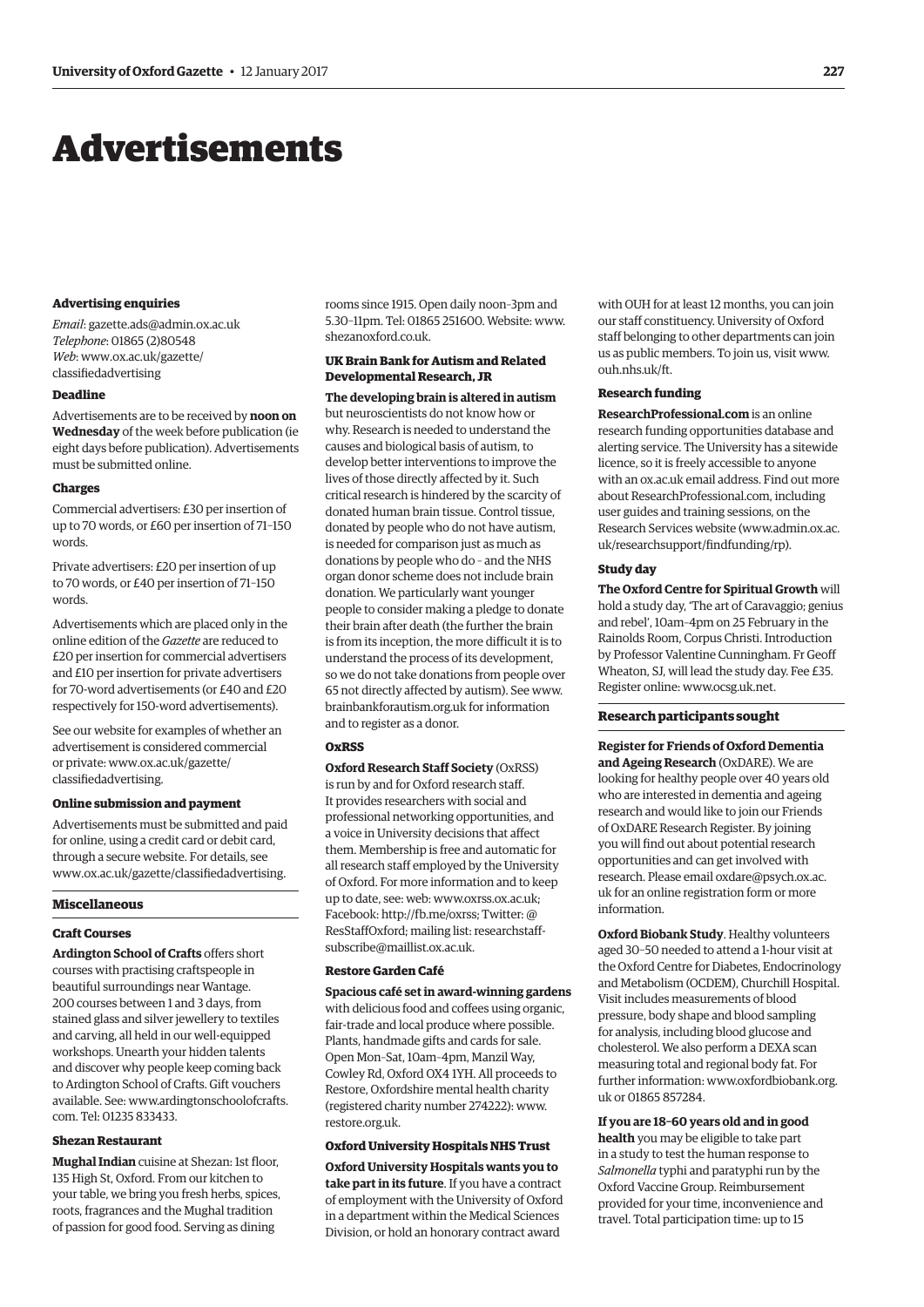months. Before you decide whether to take part, it is important to understand exactly what the study is about and what participation [would involve. Further information: www.ovg.](www.ovg.ox.ac.uk/recruiting-studies) ox.ac.uk/recruiting-studies, 01865 857420 or [info@ovg.ox.ac.uk.](mailto:info@ovg.ox.ac.uk)

#### **Researchers at Oxford's Department**

**of Experimental Psychology** seek righthanded native English-speaking volunteers aged 55–75 for a study involving Transcranial Magnetic Stimulation and examining the brain areas involved in speech perception. This study involves a single visit of 2–2.5 hrs and participants are compensated for their time (£10 ph). For more information or to participate, please contact Dr Muriel [Panouilleres: muriel.panouilleres@psy.ox.ac.](mailto:muriel.panouilleres@psy.ox.ac.uk) uk.

**Seeking healthy male volunteers aged** 

**18–85** with no previous history of retinal problems to participate in a study. You would be asked to undergo some simple visual function tests to collect control data. Participation involves 1 session at the Oxford Eye Hospital (at the JR) lasting approximately 1 hour. For more information or to volunteer [for this study, please contact: anum.butt@](mailto:anum.butt@medsci.ox.ac.uk) medsci.ox.ac.uk.

#### **Oxford University Newcomers' Club**

**The Oxford University Newcomers' Club** at the University Club, 11 Mansfield Rd, OX1 3SZ, welcomes the wives, husbands or partners of visiting scholars, of graduate students and of newly appointed academic and administrative members of the University. We offer help, advice, information and the opportunity to meet others socially. Informal coffee mornings are held in the club every Wednesday 10.30–12 (excluding the Christmas vacation). Newcomers with children (0–4) meet every Fri in term 10.15–11.45. We have a large programme of events including tours of colleges, museums and other places of interest. Other term-time activities include a book group, informal conversation group, garden group, antiques group, opportunity to explore Oxfordshire and an opportunities in Oxford group. Visit our website: [www.](http://www.newcomers.ox.ac.uk) [newcomers.ox.ac.uk.](http://www.newcomers.ox.ac.uk)

#### **Restoration and conservation of antique furniture**

**John Hulme** undertakes all aspects of restoration. 30 years' experience. Collection and delivery. For free advice, telephone or write to the Workshop, 11A High St, Chipping Norton, Oxon, OX7 5AD. Tel: 01608 641692.

#### **Sell your unwanted books**

**We buy academic and non-academic used books**. If you are moving office or home, leaving the University or just need more space, we can help. We are most interested

in arts, history and social sciences and also buy classical or jazz CDs. Good prices paid for large or small collections and we collect from anywhere in the Oxford area. Please contact [Ross on 07720 288774 or bd@beadledavies.](mailto:bd@beadledavies.co.uk) co.uk.

#### **Services offered**

**Big or small, we ship it all**. Plus free pick up anywhere in Oxford. Also full printing services available (both online and serviced), 24-hour photocopying, private mailing addresses, fax bureau, mailing services and much more. Contact or visit Mail Boxes Etc, 266 Banbury Rd, Oxford. Tel: 01865 514655. Fax: 01865 514656. Email: [staff@mbesummertown.co.uk.](mailto:staff@mbesummertown.co.uk)  Also at 94 London Rd, Oxford. Tel: 01865 [741729. Fax: 01865 742431. Email: staff@](mailto:staff@mbeheadington.co.uk) mbeheadington.co.uk.

**Carpenter/joiner**. For bookcases, wardrobes, etc, made on site to your specifications. Portfolio available. Call Rob Guthrie on 01608 677423 (evening) or 07961 444957 (daytime). Email: [rob.s.guthrie@gmail.com. We](mailto:rob.s.guthrie@gmail.com)b: [www.](http://www.robguthrie.co.uk) [robguthrie.co.uk.](http://www.robguthrie.co.uk)

#### **Situations vacant**

**Are you looking for interesting and stimulating temporary work**? Are you available immediately to work in and around the Oxford area? Do you have administration or clerical skills? Then we would be very interested in talking to you. The Temporary Staffing Service is an internal department supplying temporary workers to a wide range of temporary assignments across the vast network of departments within the University. Further infor[mation: 01865 612360, tssapply@](mailto:tssapply@admin.ox.ac.uk) [admin.ox.ac.uk](mailto:tssapply@admin.ox.ac.uk) [or www.admin.ox.ac.uk/tss/](www.admin.ox.ac.uk/tss/tempstaff) tempstaff.

#### **Full-time PA/Administrative Assistant**.

Summit Education Enterprise [\(www.](http://www.summiteducationenterprise.com) [summiteducationenterprise.com\) se](http://www.summiteducationenterprise.com)ek highly motivated and organised individual to join our team to support the Director and provide administrative support in all areas of the business including client liaison, programme support, diary and data management, bookkeeping, web management, PR and marketing. Seeking university graduate with administrative experience to join small, dynamic, fast-paced and growing team. [£18,000–£21,000. Email CV to: johunter@](mailto:johunter@hrfocus.net) hrfocus.net.

**Full-time Programme Co-ordinator**: [www.](http://www.summiteducationenterprise.com) [summiteducationenterprise.com. SE](http://www.summiteducationenterprise.com)E are looking for a friendly, enthusiastic, reliable and detail-oriented individual to organise regular education and consultancy programmes throughout the year to ensure all aspects of the programmes' operations run smoothly and efficiently. Seeking a university graduate with experience in facilitating educational and training programme operations to join

our small, dynamic, fast-paced and growing team. £20,000–£23,000 per annum. CV to [johunter@hrfocus.net by](mailto:johunter@hrfocus.net) 31 Jan.

#### **Houses to let**

**Spacious, detached, furnished family** 

**house** to let in Old Marston from mid-Aug 2017. Convenient for city centre by bike, bus, car or walking through University Parks. Large secluded and productive garden, private parking for cars. £2,400 pcm. Ideally we are looking for a family who will take it and look after it for about 1 year in the first instance. Contact Professor Richard Harley by mobile (07926 172483) or email [\(rth@phys.soton.](mailto:rth@phys.soton.ac.uk)  $ac<sub>11</sub>k$ ).

#### **Accommodation offered**

#### *Graduate Accommodation Office*

The Graduate Accommodation Office provides affordable accommodation to full-time graduate students of the [University. Please see www.admin.ox.ac.](www.admin.ox.ac.uk/graduateaccommodation) uk/graduateaccommodation. Academic visitors, staff and part-time students may wish to register for Student Pad, a website where private landlords advertise for tenants associated with the University: [www.oxfordstudentpad.co.uk.](http://www.oxfordstudentpad.co.uk)

**scottfraser** – market leaders for quality Oxfordshire property. Selling, letting, buying, renting, investing – we are here to help. Visit [www.scottfraser.co.uk for](http://www.scottfraser.co.uk) more information or call: Headington sales: 01865 759500; Summertown sales: 01865 553900; East Oxford sales: 01865 244666; Witney sales: 01993 705507; Headington lettings: 01865 761111; Summertown lettings: 01865 554577; East Oxford and student lettings: 01865 244666; Witney lettings: 01993 777909.

**Home share in north Oxford** available for kind, patient, capable person, ideally with great sense of humour, in exchange for companionship for elderly lady and support in an emergency. Precise details negotiable with the right person. Suit friendly graduate student, researcher or visiting academic. Patience important as lady is unable to speak and only communicates by writing. References required. Contact [sapioluscious@gmail.com](mailto:sapioluscious@gmail.com)  with CV.

#### **Self-catering apartments**

**Visiting Oxford?** Studio, 1-, 2- and 3-bed properties conveniently located for various colleges and University departments. Available from 1 week to several months. Apartments are serviced, with linen provided and all bills included. Details, location maps and photos can be found on our website at [www.](http://www.shortletspace.co.uk) [shortletspace.co.uk. Co](http://www.shortletspace.co.uk)ntact us by email on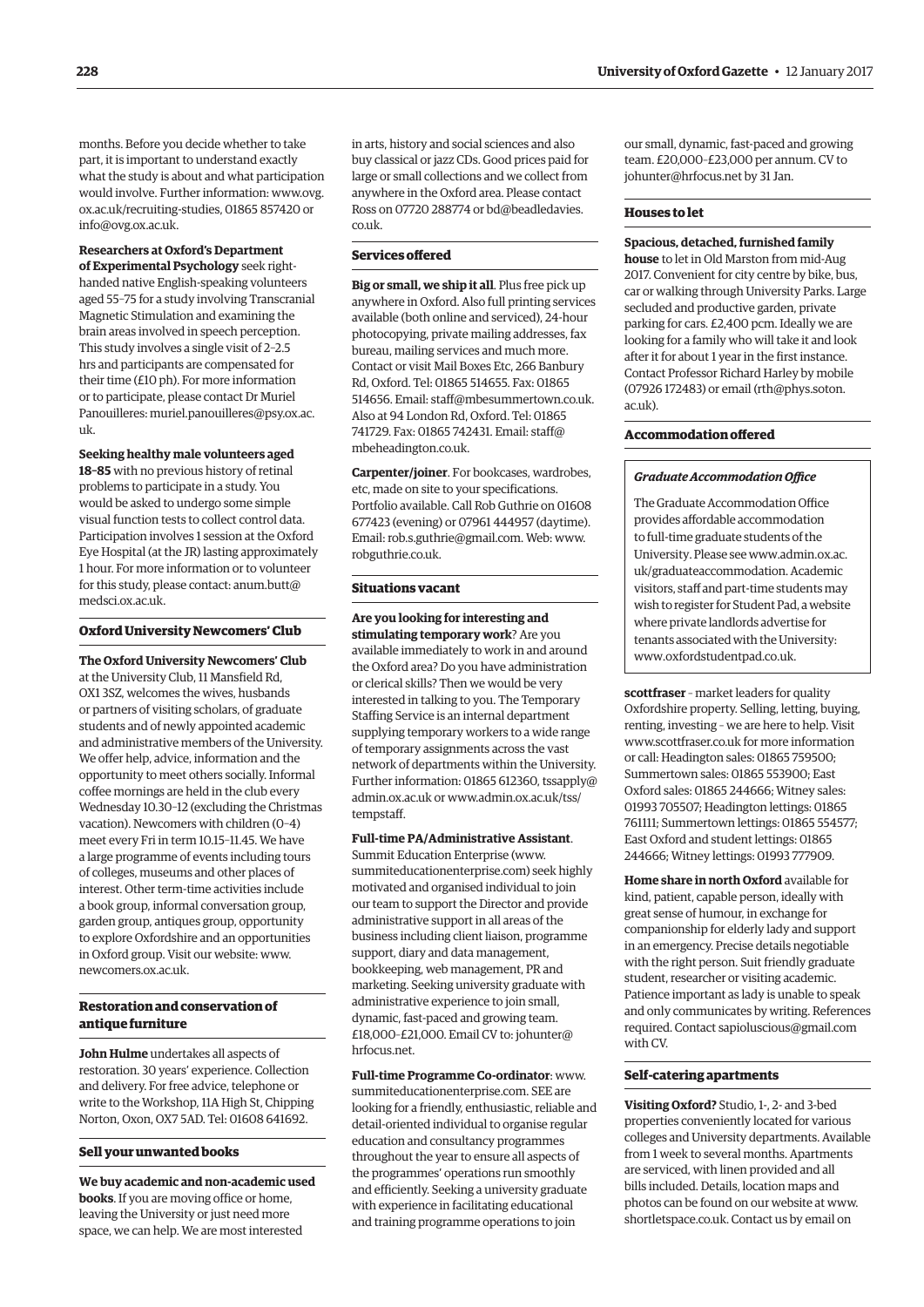<span id="page-10-0"></span>[stay@shortletspace.co.uk or](mailto:stay@shortletspace.co.uk) call us on 01993 811711.

**Sunny north Oxford studio apartment** with parking available for short/medium-term lets, ideal for 1 person. Immaculate newly built with French doors opening on to south-facing garden. Wi-Fi/TV provided. Lounge/dining area, fully equipped kitchenette with fridge/ freezer/hob/microwave. Separate access with own hallway including washer/dryer, beautiful bathroom with shower. Fresh linen regularly, £60 per night, bills included, minimum 3 nights. £25 surcharge for second person. [Email: enquiries@studioflatnorthoxford.](mailto:enquiries@studioflatnorthoxford.com) com. Tel: 0044 (0)7764 574700. Web: [www.](http://www.studioflatnorthoxford.com) [studioflatnorthoxford.com.](http://www.studioflatnorthoxford.com)

**The Tidmarsh** is a Visit England 5\*-rated 1-bedroom apartment in the Oxford Castle complex, recently refurbished for its 10th anniversary. A quiet, central location, so ideal for professional and academic short-term lets. Wi-Fi, all utilities, highest thread-count linen changed weekly, fully fitted kitchen, full laundry facilities, underfloor heating with finest quality furniture and fittings ensure a comfortable, practical environment. Web: [www.pmcdomus.co.uk. Em](http://www.pmcdomus.co.uk)[ail: pat@](mailto:pat@pmcdomus.co.uk) [pmcdomus.co.uk.](mailto:pat@pmcdomus.co.uk) Tel: 01869 277557.

#### **Holiday lets**

**Midhurst**. Romantic, primitive, 2-bedroom gamekeeper's cottage up a muddy farm track in national park at the foot of the South Downs. Open fire, polished floor, simple kitchen; dishwasher, washing machine; broadband, no TV, large study. On own 190-acre organic farm – woods, valleys, river, bluebells, deer. Available weekends; discounts for junior academics. Pictures at [www.](http://www.wakehamfarm.com) [wakehamfarm.com or](http://www.wakehamfarm.com) e[mail haroldcarter@](mailto:haroldcarter@mac.com) mac.com.

**Cornwall**, cottage and restored chapel in quiet hamlet on South-west Coastal Footpath within 100m of the sea and minutes from Caerhays and Heligan. Each property sleeps 6. Comfortably furnished, c/h, wood burner and broadband. Ideal for reading, writing, painting, walking, bathing, bird watching. Beautiful beach perfect for bucket and spade family holidays. Short winter breaks available from £250. Tel: 01865 558503 or 07917 864113. Email: [gabriel.amherst@btconnect.com. Se](mailto:gabriel.amherst@btconnect.com)e: [www.cornwallcornwall.com.](http://www.cornwallcornwall.com)

**Choose from over 11,000 holiday villas** and apartments in Spain with Clickstay. We make it easy for you to make the perfect choice with our verified renter reviews and a dedicated customer services team. You can choose from modern apartments in Mallorca to whitewashed traditional fincas in Tenerife from just £73 pw! Many of our rental properties have private pools, sea views and large gardens with BBQ facilities. See: [www.](http://www.clickstay.com/spain) [clickstay.com/spain.](http://www.clickstay.com/spain)

## Notifications of Prizes, Grants and Funding

Please refer to the website, or contact the email address shown, for further details of the awards below.

Students of the University should refer to the Student Funding website for advice [on fees and funding at www.ox.ac.uk/](www.ox.ac.uk/feesandfunding) feesandfunding.

#### **Charterhouse Bursaries**

Charterhouse Bursaries; open to Oxford undergraduate and postgraduate students to undertake a period of study or research in Europe ranging from 3 months to 1 year; [up to £6,500; 3 February; www.ox.ac.uk/](www.ox.ac.uk/students/fees-funding/international/scholarships-exchanges/charterhouse) students/fees-funding/international/ scholarships-exchanges/charterhouse

#### **St Catherine's: Graduate Scholarships**

St Catherine's; Graduate Scholarships; [£3,021–£5,000; 10 March; www.stcatz.](www.stcatz.ox.ac.uk/scholarships-and-bursaries/postgraduate) ox.ac.uk/scholarships-and-bursaries/ postgraduate

#### **St Edmund Hall: Philip Geddes Memorial Prizes for student journalism**

St Edmund Hall; Philip Geddes Memorial Prizes for student journalism: Geddes Prize (£2,500) and Ronnie Payne Prize for Foreign Reporting (£2,000) are open to undergraduates (except 1st years); Clive Taylor Prize for Sports Journalism (£1,000) is open to all undergraduates and graduates; noon, 9 February; www.seh.ox.ac. uk/news/philip-geddes-memorial-fund[student-journalism-prizes-%E2%80%93](www.seh.ox.ac.uk/news/philip-geddes-memorial-fund-student-journalism-prizes-%E2%80%93-applications-now-open) applications-now-open

#### **Scatcherd Scholarships**

Scatcherd Scholarships; open to Oxford undergraduate and postgraduate students to undertake a period of study or research in Europe ranging from 3 months to 1 year; [up to £6,500; 3 February; www.ox.ac.uk/](www.ox.ac.uk/students/fees-funding/international/scholarships-exchanges/scatcherd) students/fees-funding/international/ scholarships-exchanges/scatcherd

## Notifications of Vacancies

Please refer to the website, or contact the email address shown, for further details of the vacancy. For a full list of vacancies in the [University and colleges, see www.ox.ac.uk/](www.ox.ac.uk/about_the_university/jobs) about the university/jobs.

The University is committed to equality and valuing diversity.

#### **University of Oxford**

#### **Pro-Vice-Chancellor (Planning and Resources)**

The University of Oxford – recently ranked as the best university in the world – is seeking to appoint a Pro-Vice-Chancellor (Planning and Resources). This is a very senior leadership position within the University with a broad set of responsibilities for the key areas of institutional and strategic planning, and resource allocation. The Pro-Vice-Chancellor will be required to make significant contributions to the University's overall capital plan, and the strategic development of the estate. The Pro-Vice-Chancellor will chair the University's Planning and Resource Allocation Committee and will work alongside other senior colleagues to ensure the continued flourishing of one of the world's foremost institutions.

Qualified to degree level or above, the successful candidate will be required to bring experience of resource management and strategic leadership from within a large and complex organisation operating on an international stage. Financial acuity and the ability to operate effectively in complex distributed systems and organisations will be essential. Experience of leadership in relevant positions from within large academic or commercial organisations will be considered. Within such a devolved organisation and highly consensual framework, it is important that candidates are comfortable with working by way of their leadership, relational and influencing skills.

To apply or to download further information [for this role please visit www.perrettlaver.](www.perrettlaver.com/candidates) com/candidates quoting reference 2832. The deadline for applications is noon GMT on Monday 23 January 2017.